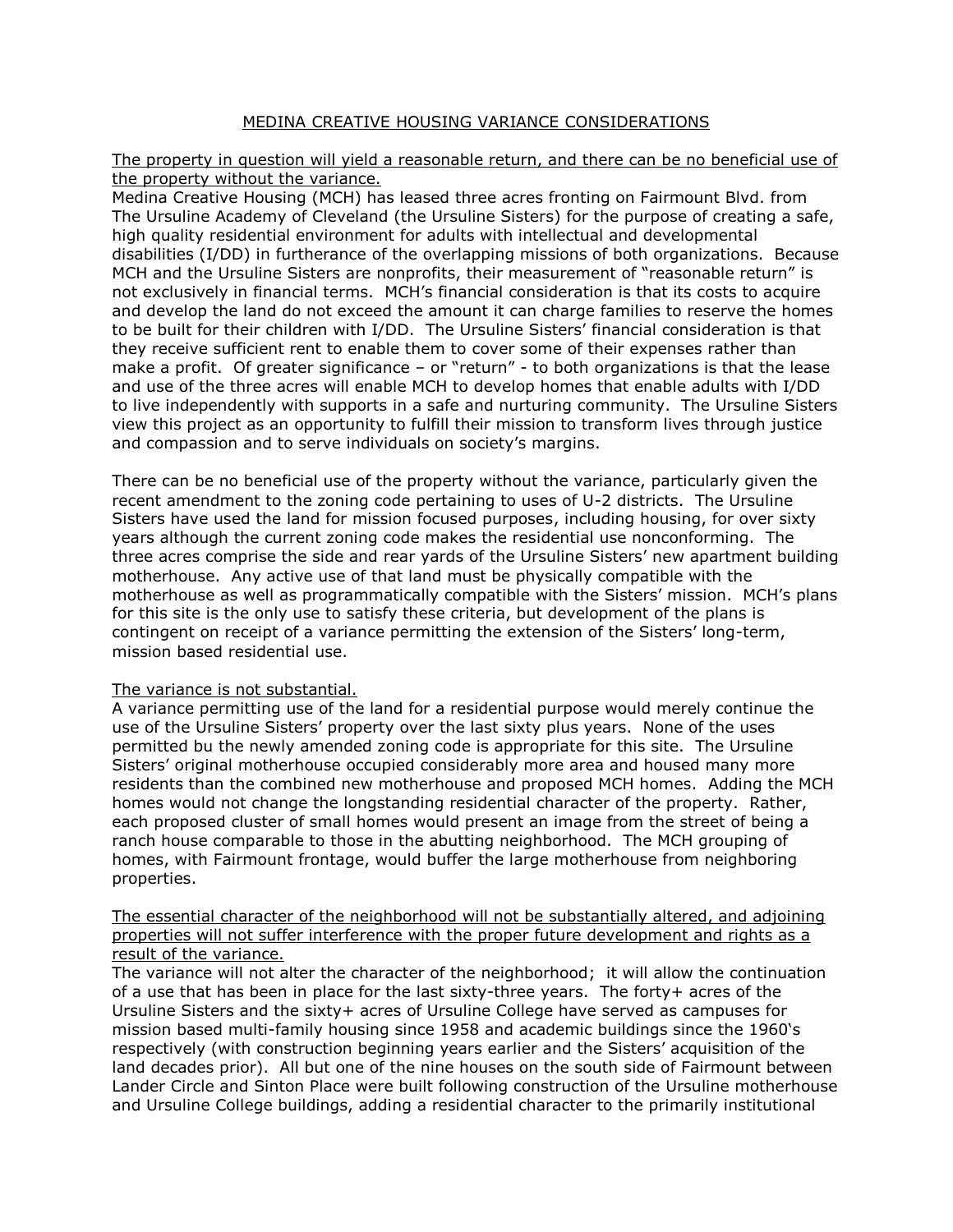neighborhood. The MCH housing will integrate the mission based nature of the Ursuline Sisters' campus and the single family visuals of the houses on Fairmount.

Adding the MCH homes will extend the residential character of Fairmount Blvd. up to the new Ursuline Sisters' motherhouse. The proposed architecture for the new homes is single family in character as well as scale, making it compatible with existing homes in the area. The proposed MCH homes will be one story and semi-detached, presenting the appearance of single family homes. The architecture of the new homes will reflect the architectural character of the existing neighborhood.

The Planning Commission, pursuant to Section 1262.03(c), may permit an exception to and variations from the U-2 district regulations in this individual case for this specific location in this specific U-2 district. The Ursuline Sisters' residential development of their property predates the Zoning Code, and their residential use of their property has been nonconforming since adoption of the Code. Additionally, city has approved the Sisters' construction of buildings on their campus for spiritual and programmatic uses without requiring variances although the Zoning Code did not identify these uses as permitted U-2 uses. Taking this history into account, the Planning Commission approved the Sisters' plan to replace their outdated motherhouse with a new apartment building which is similar in style to an assisted living facility. Approving the MCH request for a variance to use three acres of the Sisters' land for additional mission based housing would be another logical and appropriate application of the Planning Commission's powers.

The MCH homes will not exacerbate – and may lessen – issues neighbors have cited as resulting from the construction of both the new Ursuline motherhouse and the townhomes off Cedar. Those three issues are lighting, insufficient landscaping, and flooding. Lighting of the proposed project will consist of pole mounted fixtures along driveways and walks and building mounted fixtures at each entrance and outdoor area around each home. Driveway and walk lighting will consist of twelve foot high poles and architectural cut off lighting that illuminates the driveway and walks and does not spill out off the property. Lighting will be limited to that which is adequate to provide a safe environment for residents as well as visitors to the homes.

MCH is sensitive to both aesthetic and privacy issues pertaining to landscaping. The site is heavily vegetated. Existing vegetation will be maintained as much as possible along the western property line adjacent to the one home along Fairmount and three homes on Windy Hill, preserving the natural character of the neighborhood. The MCH homes and property will be extensively landscaped to comply with all local requirements. Plantings will consist of a variety of deciduous and coniferous trees to enhance the property and buildings throughout the seasons. Additionally, ornamental trees, shrubs, grasses, and perennials will be used to provide screening and add visual interest throughout the site and around the homes, with special focus on the entrance to each home.

The development of this site will not contribute to any issues that are currently occurring with storm water and flooding in the neighborhood. All MCH storm water will be detained on site and released into existing drainage areas or systems adjacent to the site. Bio-swales, pervious paving parking areas, and detention pond/areas will be utilized to control the storm water runoff from the site. Discharge from the site will be no more than what the predevelopment site contributed to the area.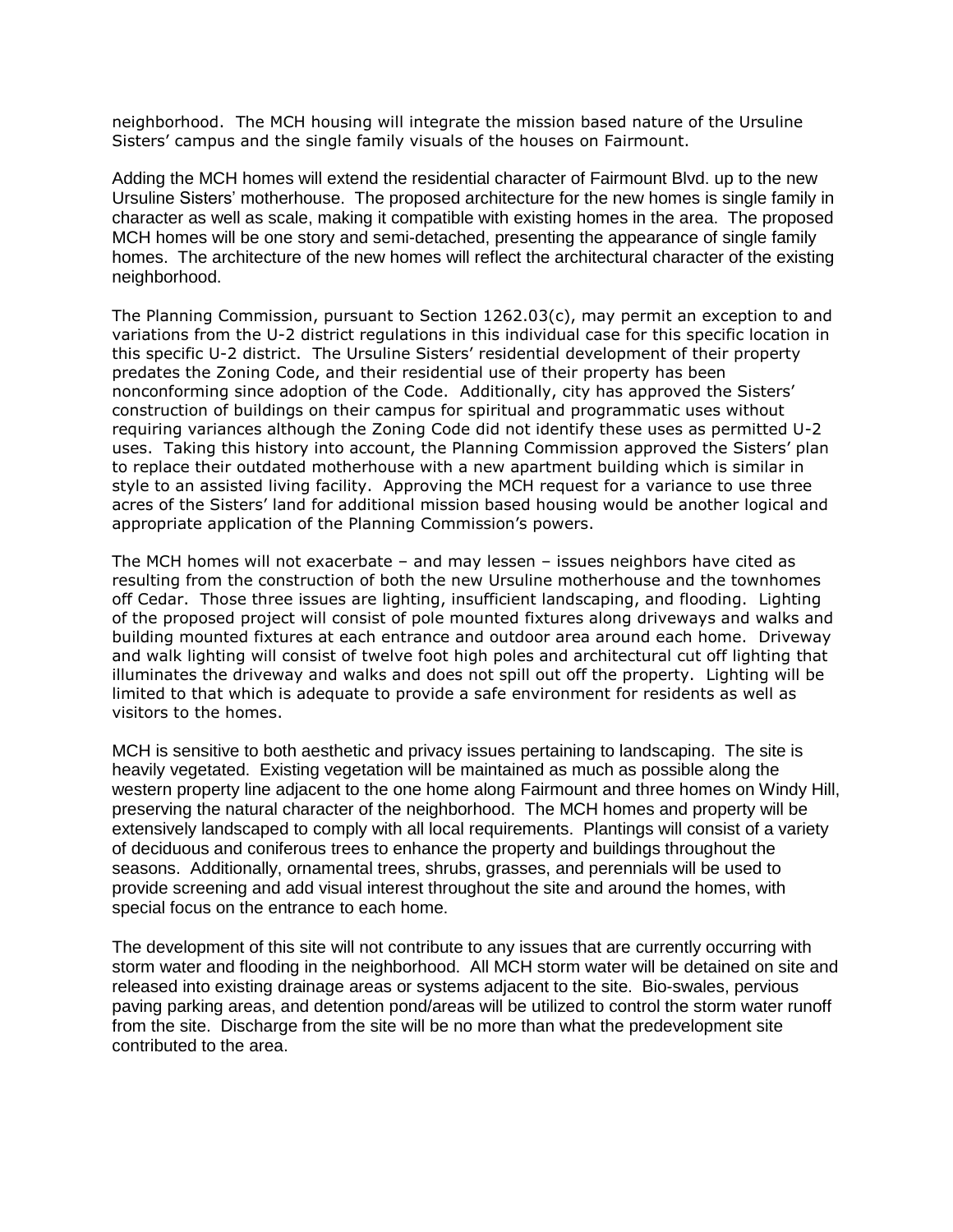The variance will not adversely affect the delivery of governmental services.

The MCH project will not burden any governmental services. The MCH housing combined with the new motherhouse will consume less water and create less sewage than the previous motherhouse did. Because MCH tenants typically live very quiet lives and they have direct care providers who help them through difficulties they face, they will be highly unlikely to make any calls, other than in emergencies, to the fire or police departments.

## MCH entered into its property lease knowing Pepper Pike was discussing amendments to the zoning code but not knowing the ultimate effects of any changes.

MCH began discussing developing a Pepper Pike project with the mayor and his staff in March, 2015. The mayor suggested the Ursuline site and facilitated a meeting between MCH and the Ursuline Sisters. At the time, neither the mayor nor his staff foresaw any zoning issues. However, due to the layers of considerations all parties had to attend to, MCH and the Sisters could not execute a lease until June, 2020. By then, the city had determined the necessity to amend code sections pertaining to U-2 districts. However, no amendment to Section 1262.03(c)(2) was being contemplated, so it did not seem imprudent to move forward with the lease and development plans.

## Neither the predicament of MCH nor the Ursuline Sisters can be obviated by some other method than the variance.

MCH's plans do not fall under the specifically iterated U-2 uses or any other zoning district, but, as stipulated by Section  $1262.03(c)(2)$ , they would be permissible in the U-2 district if granted a variance for "extension of a nonconforming use upon the lot occupied by such use at the time of the passage of this Zoning Code." The Sisters' nonconforming use of their lot for mission based, multi-family housing was in place prior to passage of code section. Without a variance, it will be impossible for MCH to meet the demands of the community for housing for people with I/DD or for the Sisters to lease the acreage in question and put it to productive use.

# The spirit and intent of the Zoning Code will be observed, and substantial justice will be done by the granting of the variance.

City officials have told MCH and the Ursuline Sisters numerous times that the recent U-2 zoning amendment was not meant to prevent the MCH project from going forward. Officials have voiced their support for the project. Pepper Pike's own history of the community lauds the Ursuline Sisters and their use of their land. The Sisters' "leadership was visionary and foresaw future growth….The educational and cultural resources of Ursuline have served many residents." ["Fulfilling the Dream," page 12] Given that the city had no intent to use the Zoning Code to deter the Sisters from fulfilling their mission, substantial justice will be done by enabling them to facilitate the development of homes for people with I/DD in furtherance of their religious mission.

#### Granting the variance will not be contrary to the general purpose, intent, or objective of the U-2 district.

Granting the variance will enable MCH to develop homes for people with I/DD in furtherance of not only the good of that population but of "the public health, safety, convenience, comfort, prosperity, and general welfare" of the entire community called for by the Zoning Code. Pepper Pike has numerous residents with I/DD who have gone through the Orange School system and who desire to remain in the community near their families, friends, and services. The general intent of the U-2 district is to permit uses that benefit the public, and it is in the public interest to have housing that can accommodate the community's most vulnerable citizens. Neighbor responses to information about the MCH plans have been highly supportive and indicative that the proposed housing is consistent with the general purpose, intent, and objective of the U-2 district which contains the Ursuline campuses.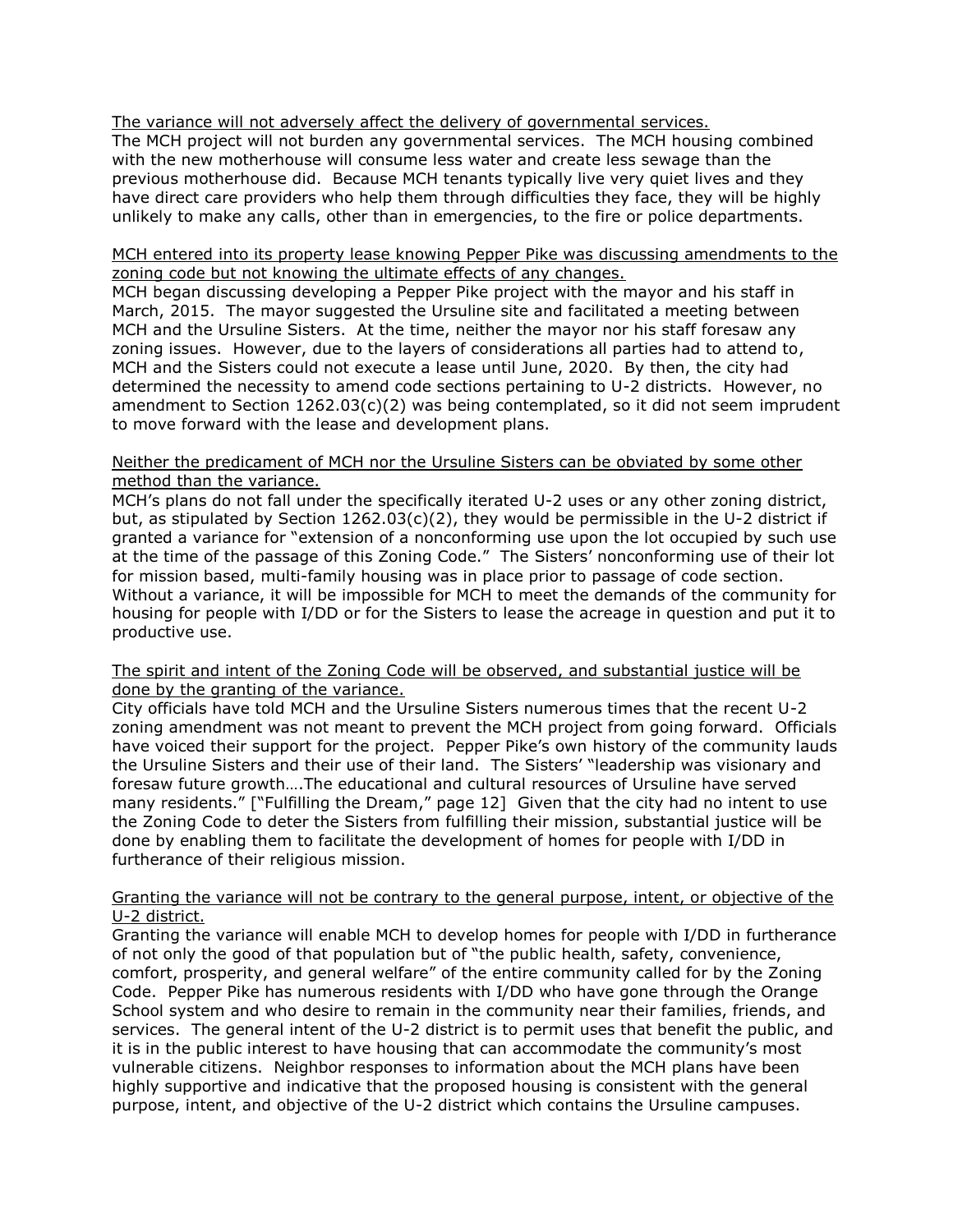The variance request arises from a condition or circumstance which is unique to the subject site and which is not generally shared by other properties in the same zoning district or general vicinity.

The Ursuline Sisters' property currently is the only U-2 property on which permanent housing is located, so it is the only U-2 district for which this same variance could be requested. (Ursuline College has dormitory housing, and New Directions has short term, recovery housing.) Additionally, the Ursuline Sisters' housing is mission based, just as is the housing that Medina Creative Housing proposes to develop. MCH is one of few developers of independent housing with supports for adults with I/DD nationwide, so it is unlikely that anyone will request a similar variance for any other U-2 property in Pepper Pike. That the mayor of Pepper Pike suggested that the Ursuline Sisters and MCH work together to locate homes for people with I/DD on the Sisters' campus provides further evidence that the circumstances of this proposal and variance request are not shared by other properties in U-2 zoning districts. By approving the very narrowly described variance request for three acres of the Ursuline Sisters' property, the Planning Commission would not be establishing a precedent which could easily be replicated. The Planning Commission did not allow any concern about setting precedent deter them from approving the Sisters' request to replace their old motherhouse with an apartment building. Neither should it allow such concern deter them from approving MCH's request to extend that mission based residential use.

The practical difficulty faced by Medina Creative Housing is created by the Zoning Code and not by any action of either MCH or the Ursuline Sisters.

The Zoning Code does not designate any district in the city for the housing and density MCH is proposing and which best suits the needs of the targeted I/DD population. No district permits the density required to make the MCH project safe for its residents and financially feasible. The Ursuline motherhouse, which is the substitution of a pre-existing nonconforming use is the closest comparable housing. The city's approval of the new motherhouse establishes a precedent – but only for approving the requested variance which would extend the mission based, residential use of the Ursuline Sisters' property. The Planning Commission's approval of the Ursuline Sisters' variance does not, and its approval of the MCH variance would not, establish a basis for requesting a similar use variance for any other U-2 district.

The Zoning Code's Townhouse chapter does not address MCH's dilemma. Section 1267.04(a) stipulates that "The maximum density of a proposed development shall not exceed 5 dwelling units per acre." However, the site which the Sisters have leased to MCH for its twenty-five dwelling units is approximately three acres. Given the desire of the community and city officials to have the MCH project constructed despite its having a higher density than that permitted by code, a variance of the U-2 use restriction, pursuant to 1262.03(c)(2) satisfies the community desire and is appropriate.

The variance will positively affect the public health, safety, and general welfare. The variance will enable MCH to develop housing that satisfies the very specific public, health, safety, and general welfare needs of the community's most vulnerable citizens and, by extension, the entire community. MCH's model of residential communities enables people with I/DD to live independently with supports, achieve their potential and become active members of society. The CH model consists of a combination of housing and community space and fosters a strong, vibrant, and nurturing community within the larger community. The Creative Housing emphasis on social interaction enables residents to establish friendships and peer support networks. Residents also gain the skills and confidence to become truly integrated into the general community – to shop, to participate in recreational activities, and to use public transportation. The families and caregivers of